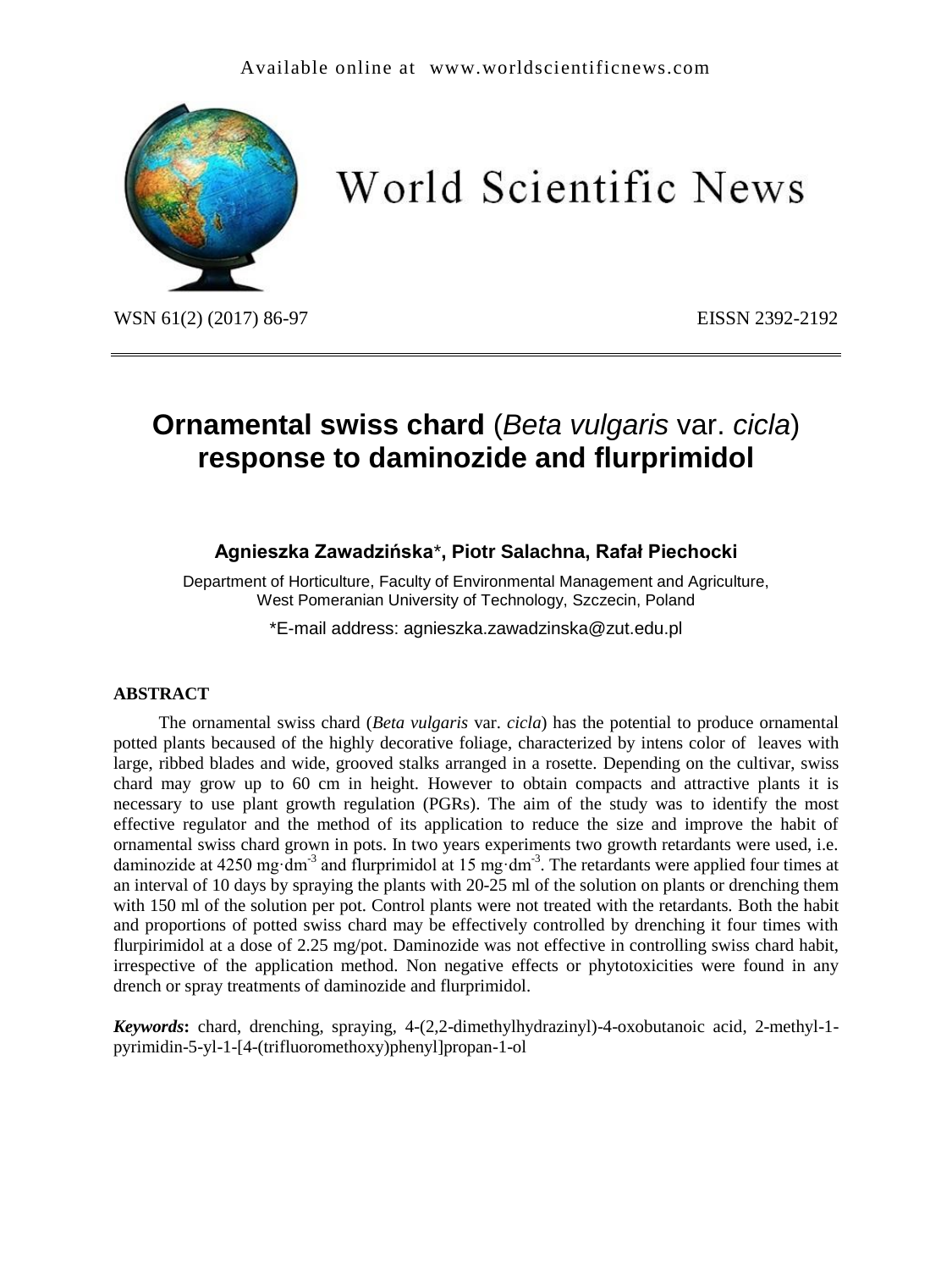#### **1. INTRODUCTION**

Ornamental swiss chard (*Beta vulgaris* var. *cicla*) belonging to Chenopodiaceae family. Its wild forms are native to the Canary Islands, the Mediterranean region and South-East Asia [25]. Swiss chard is cultivated for its leaves with large, ribbed blades and wide, grooved stalks arranged in a rosette. It has been cultivated in Europe for 300 years as a plant with valuable biological and taste properties [7]. The underground parts are fleshy roots that distinguish this species from beetroot [18]. Due to its decorative qualities, it is often grown as an ornamental plant in flower beds in the cities, and home and botanical gardens. Swiss chard may be also grown in containers together with other ornamental plants and vegetables with decorative leaves and fruits. Commercially available varieties include those with red and green blades with prominent ribbing and white, bright pink, yellow or red stalks [7,18,36].

Depending on the variety, swiss chard may grow up to 60 cm in height [26]. This means its size needs to be restricted for potted cultures to facilitate plant transport and sale and to improve plant habit and plant to pot ratio [8,11]. The use of growth retardants (PGRs) is the most reliable and widely used approach in ornamental gardening providing commercial material of desired characteristics [4,5,8,15,16,23,24,32].

The retardants inhibit shoot elongation by blocking the synthesis of gibberellins [27,28]. Their effectiveness depends on many factors, such as the type and dose of an active substance, application method, growing conditions, fertilization or plant spacing, and different species or even variations may respond in a different way [34,35,37-40].

Little information on ornamental swiss chard culture has been available and there are no quantitative data on the effects of plant growth regulators (PGRs) on growth, habit and decorative value of ornamental swiss chard.

The aim of the study was to identify the most effective retardant and the method of its application to reduce the size and improve the habit of ornamental swiss chard grown in pots.

#### **2. MATERIALS AND METHODS**

The study was conducted for two growing seasons in a greenhouse and a plastic tunnel belonging to the West Pomeranian University of Technology in Szczecin (53°25' N, 14°32' E; 25 m a. s. l.).

The seeds of 'Bright Lights' swiss chard (Vilmorin Garden Sp. z o. o.) were sown in greenhouse into pots filled with TS1 substrate (Table 1) in the third decade of March 2013 and 2014. After four weeks, selected seedlings with white ribbed leaves were transferred into square  $(8\times8 \text{ cm})$  plastic pots filled with the same substrate.

On  $26<sup>th</sup>$  May 2013 and  $28<sup>th</sup>$  May 2014 the plants were transferred into pots of 16 cm diameter and 2  $dm<sup>3</sup>$  capacity filled with peat substrate (Table 1). The substrate was supplemented with nutrients in the form of Yara Mila Complex fertilizer at a dose of 2.5  $g \cdot dm^{-3}$  (Yara International ASA, Norway) that contained 12% N, 11% P<sub>2</sub>O<sub>5</sub>, 18% K<sub>2</sub>O, 2.7% MgO, 8% S, 0.015% B, 0.2% Fe, 0.02% Mn and 0.02% Zn. The pots were placed in the plastic tunnel on nursery mats.

In the first week of June 2013 and 2014 two growth retardants (Table 2) were used, i.e. daminozide (IUPAC chemical name: 4-(2,2-dimethylhydrazinyl)-4-oxobutanoic acid) at 4250 mg·dm-3 (commercial preparation B-Nine 85 SG, Chemtura, Netherlands) and flurprimidol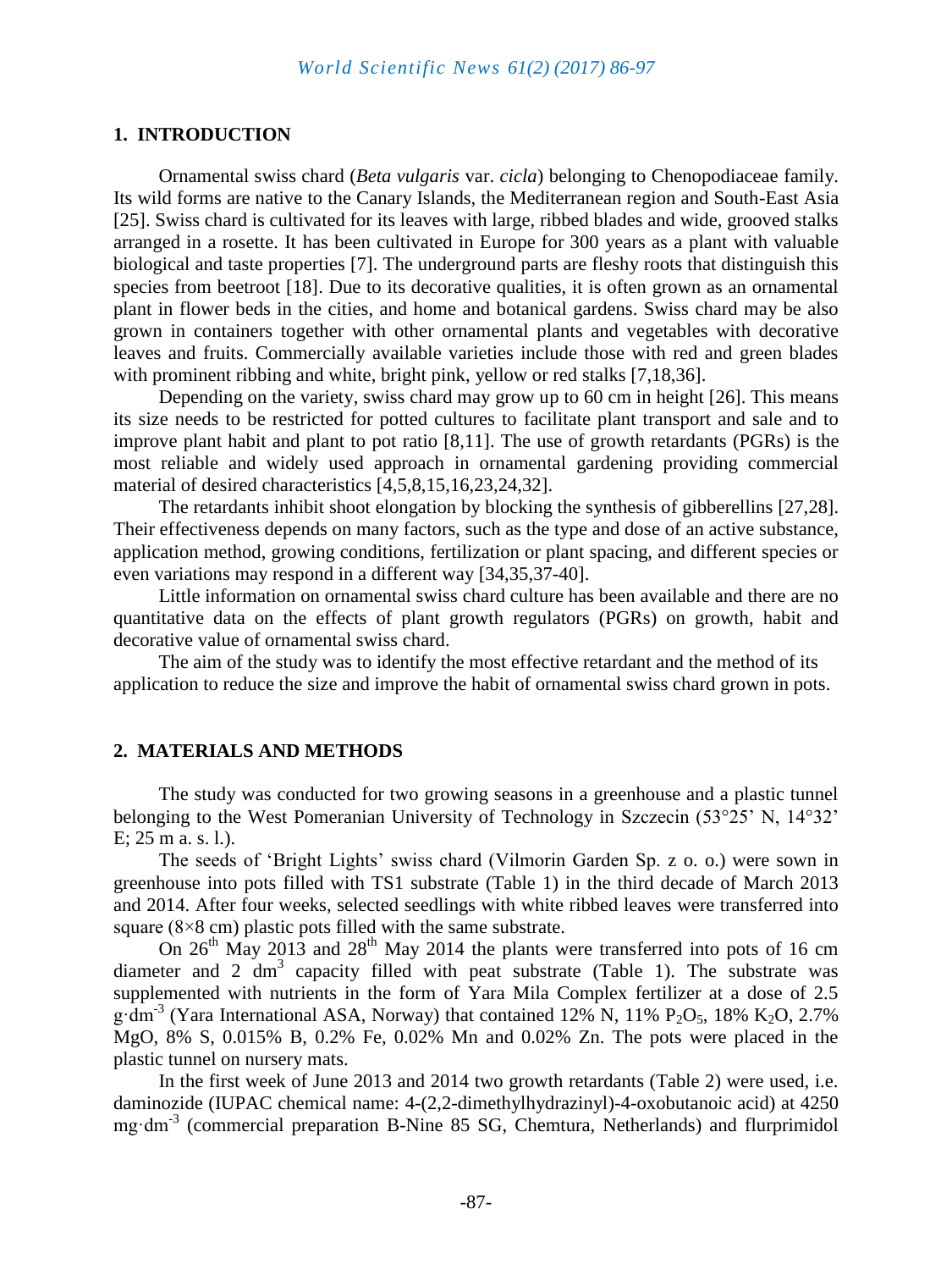# *World Scientific News 61(2) (2017) 86-97*

(IUPAC chemical name: 2-methyl-1-pyrimidin-5-yl-1-[4-(trifluoromethoxy)phenyl]propan-1 ol) at 15 mg·dm-3 (Topflor 015 SL, SePRO Corporation, USA).

| Media                                     | pH <sub>H2O</sub> | $N-NO_3$           | $\mathbf P$ | K   | Ca   | Mg  | Cl | EC                 |
|-------------------------------------------|-------------------|--------------------|-------------|-----|------|-----|----|--------------------|
|                                           |                   | $mg \cdot dm^{-3}$ |             |     |      |     |    | $mS \cdot cm^{-1}$ |
| TS1<br>Kronen<br>Poland                   | 5.6               | 181                | 131         | 402 | 1646 | 172 | 18 | 1.18               |
| Peat substrate*<br>Nowy Chwalim<br>Poland | 6.6               | 9                  | 37          | 19  | 3403 | 95  | 15 | 0.24               |

**Table 1.** Chemical composition of media used to potted ornamental swiss chard cultivation.

\*peat chemical composition before addition of fertilizer

| <b>Table 2.</b> Chemical name, 2D structure and molecular formula of daminozide and |
|-------------------------------------------------------------------------------------|
| flurprimidol. (source: www.pubchem.ncbi.nlm.nih.gov)                                |

| Chemical name | 2D Structure   | Molecular formula |
|---------------|----------------|-------------------|
| Daminozide    | $H_{\gamma_0}$ | $C_6H_{12}N_2O_3$ |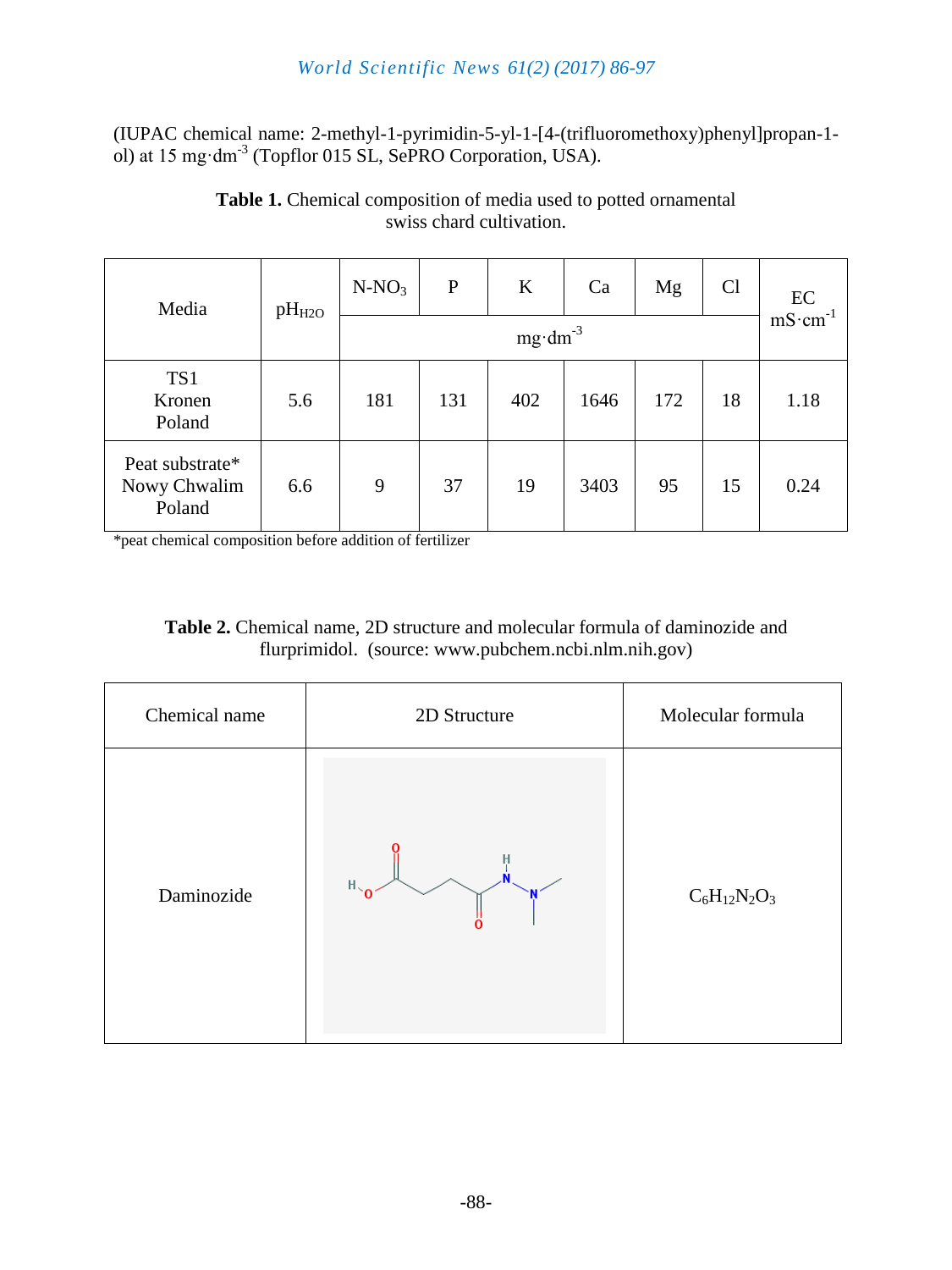

The retardants were applied four times at an interval of 10 days by spraying the plants with 20-25 ml of the solution per plant or drenching them with 150 ml of the solution per pot.

The substrate of each plant was supplemented with four doses of 2.25 mg of flurprimidol per pot or 638 mg of daminozide per pot. Control plants were not treated with the retardants. Four repetitions, each including four plants, were prepared. Each year the experiment included 80 plants. The plants were grown under natural photoperiod. Air temperature and relative humidity during the study were recorded with Testo 175-h2 device with a sensor placed at the plant level (Table 3, Table 4).

|             | Month |      |      |      |      |      |  |
|-------------|-------|------|------|------|------|------|--|
| Temperature | May   |      | June |      | July |      |  |
|             | 2013  | 2014 | 2013 | 2014 | 2013 | 2014 |  |
| Minimum     | 10.9  | 6.9  | 14.2 | 13.3 | 16.1 | 17.6 |  |
| Maximum     | 26.0  | 25.0 | 27.5 | 27.3 | 31.0 | 32.5 |  |

**Table 3.** The air temperature (°C) during the experiment in plastic tunel.

**Table 4.** The relative humidity (RH %) during the experiment in plastic tunel.

|                      | Month |      |      |      |      |      |  |
|----------------------|-------|------|------|------|------|------|--|
| Relative<br>humidity | May   |      | June |      | July |      |  |
|                      | 2013  | 2014 | 2013 | 2014 | 2013 | 2014 |  |
| Minimum              | 41.7  | 46.3 | 46.6 | 45.3 | 43.1 | 41.7 |  |
| Maximum              | 87.8  | 98.5 | 92.4 | 98.5 | 92.4 | 99.3 |  |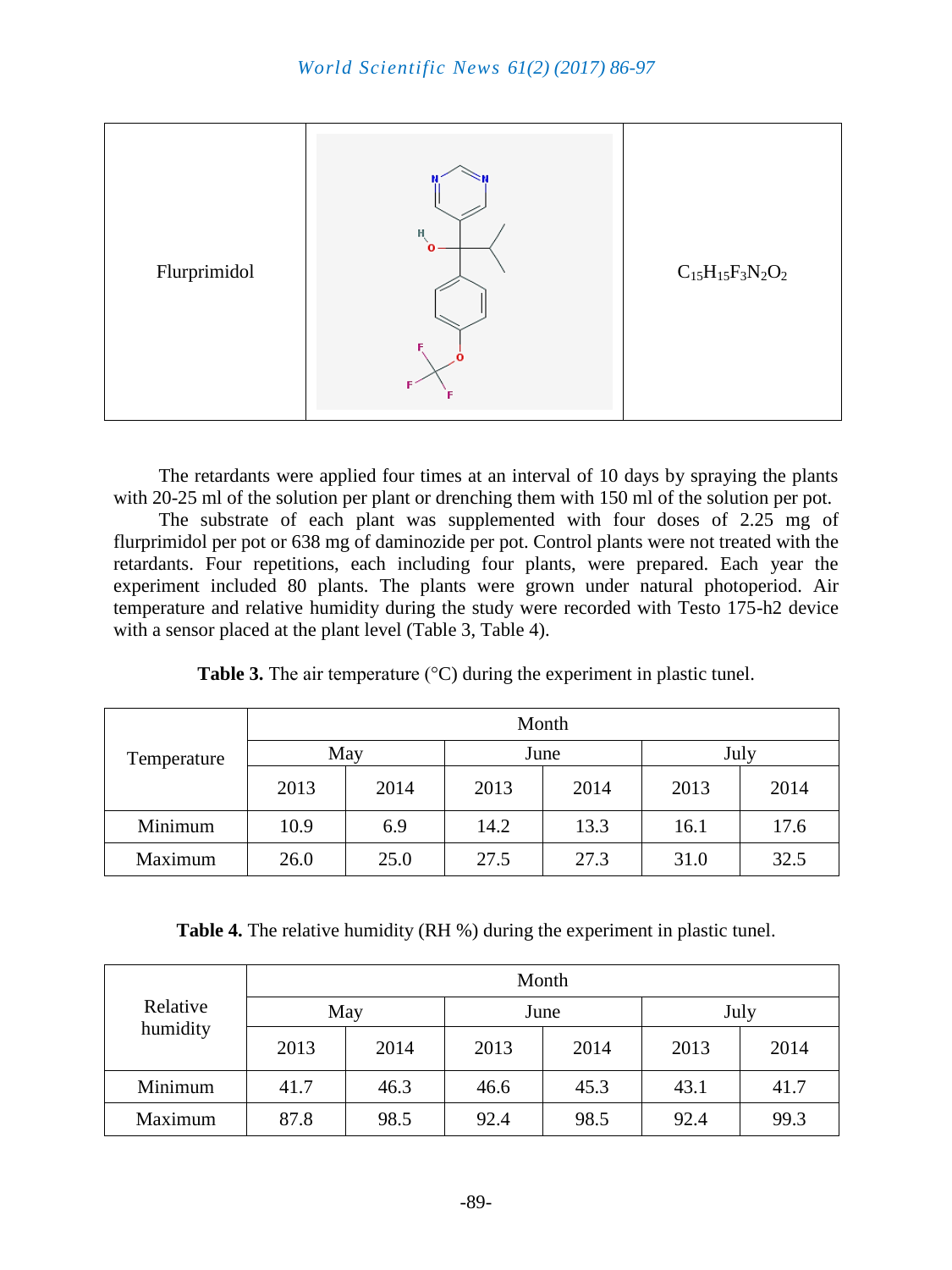Morphological measurements were performed in the second week of July 2013 and 2014. They included plant height (from the base to the top of the blade), plant width (most outermost leaves), height plant to width plant ratio (H:W ratio), number of leaves, and leaf greenness index measured with a hand device Yara N-Tester (Yara, Norway). Five Yara Ntester readings were collected from at least six leaves within each pot. This device is equipped with two light emitting diodes and one silicon photodiode that functions to measure light transmittance through green plant tissues at the red (650 nm) and near-infrared (960 nm) wavelengths within a  $6 \text{ mm}^2$  area [14]. Yara N-Tester calculates a running average of thirty readings to evaluate leaf greenness value that correlates with leaf content of chlorophyll and nitrogen and leaf greenness index read from chlorophyll meter SPAD-502 [2,12-13,22].

Plant ornamental value was assessed using a five-score bonitation scale that accounted for plant habit, plant to pot ratio, foliage, and leaf greenness. Bonitation assessment was performed by three independent people. Maximum score of 5 was given to the plants with the greatest decorative value, and those without any ornamental value were scored 1.

The results for each year were processed by analysis of variance for univariate experiments and the significance of differences between mean values was evaluated with Tukey's test at a significance level of  $P \le 0.05$ .

#### **3. RESULTS AND DISSCUSION**

Vegetables with ornamental leaves and fruits are nowadays used as an interesting supplement to balcony and bedding plant assortment [11]. Plants with high growth potential need to be treated with growth inhibitors that improve their habit. Studies conducted in ornamental pepper (*Capsicum annuum*) and ornamental cabbage (*Brassica orelaceae* L. var. *acephala*) showed that the required habit and better plant quality may be achieved by using growth inhibitors, such as paclobutrazol, chloromequat, daminozide and trinexapac-ethyl [10,19,21].

In our study, the growth of ornamental swiss chard was restricted by two retardants, flurprimidol and daminozide that belong to different groups of chemicals. Both agents significantly reduced swiss chard height (Table 5). Stronger effects were observed for flurprimidol, as the growth of plants drenched with its solution was restricted by 46.5% in the first year and by 43.1% in the second year, as compared with control (Fig. 1).

| Treatment               | Height of plant<br>(cm) |        | Width of plant<br>(cm) |        |  |
|-------------------------|-------------------------|--------|------------------------|--------|--|
|                         | 2013                    | 2014   | 2013                   | 2014   |  |
| Control                 | 49.5 $a*$               | 54.5 a | 77.0 a                 | 66.5 a |  |
| Daminozide<br>spraying  | 47.5 ab                 | 44.5c  | 74.5 a                 | 70.0a  |  |
| Daminozide<br>drenching | 45.0 <sub>b</sub>       | 45.0c  | 71.8 ab                | 73.8 a |  |

**Table 5.** The height and width of potted ornamental swiss chard treated with daminozide and flurprimidol.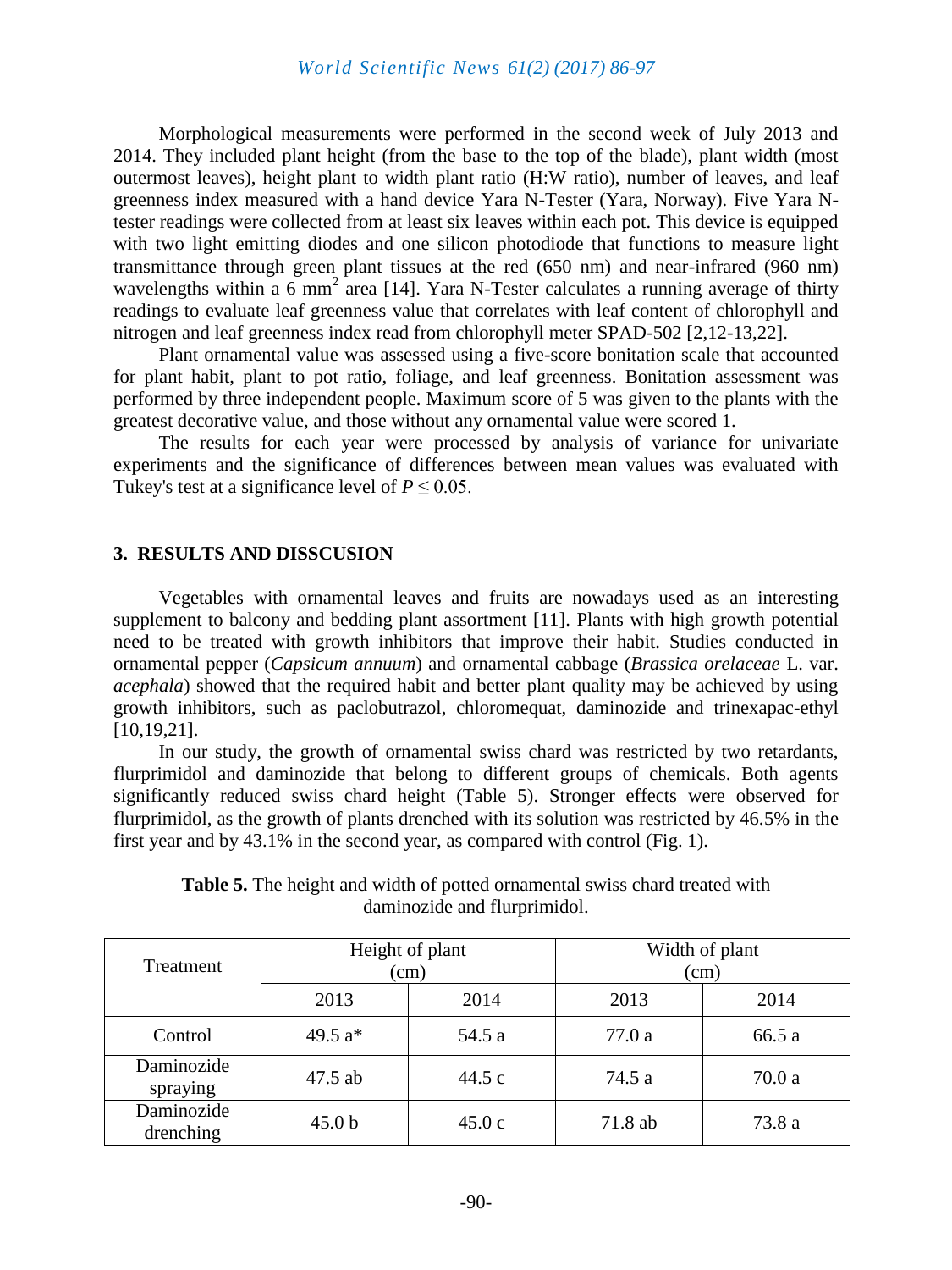| Flurprimidol<br>spraying  | 46.0 <sub>b</sub> | 48.0 b            | 63.3 b | 71.5a             |
|---------------------------|-------------------|-------------------|--------|-------------------|
| Flurprimidol<br>drenching | 26.5c             | 31.0 <sub>d</sub> | 48.8 c | 46.8 <sub>b</sub> |

\*Means marked with the same letter in column do not differ significantly according to the Tukey test at  $P \le 0.05$ 

Spraying the plants with daminozide and flurprimidol was less effective and inhibited plant growth by respectively 4.0% and 6.9% in the first year, and much stronger – by 18.3% and 11.9% in the second year. Clearly compact plants with reduced width were obtained in the first year after drenching and spraying the plants with flurprimidol.

Plant width was smaller than in control by 36.6% and 17.8%, respectively. In 2014, drenching with flurprimidol reduced plant width by 19.7 cm, i.e. by 29.6% as compared with control. Flurprimidol belongs to the retardants that are absorbed via both the stem and the root system and act as monooxygenase inhibitors catalyzing the transition of ent-kaurene to entkaurenoic acid at the early stage of gibberellin synthesis [27].



**Fig. 1.** Reduction of height of ornamental swiss chard treated with daminozide and flurprimidol in pot culture.

In this study soil application of flurprimidol at four doses of 2.25 mg/pot was more effective in reducing swiss chard growth and diameter than spraying. Moreover, flurprimidol was also more effective than daminozide. In other experiments flurprimidol used at a dose of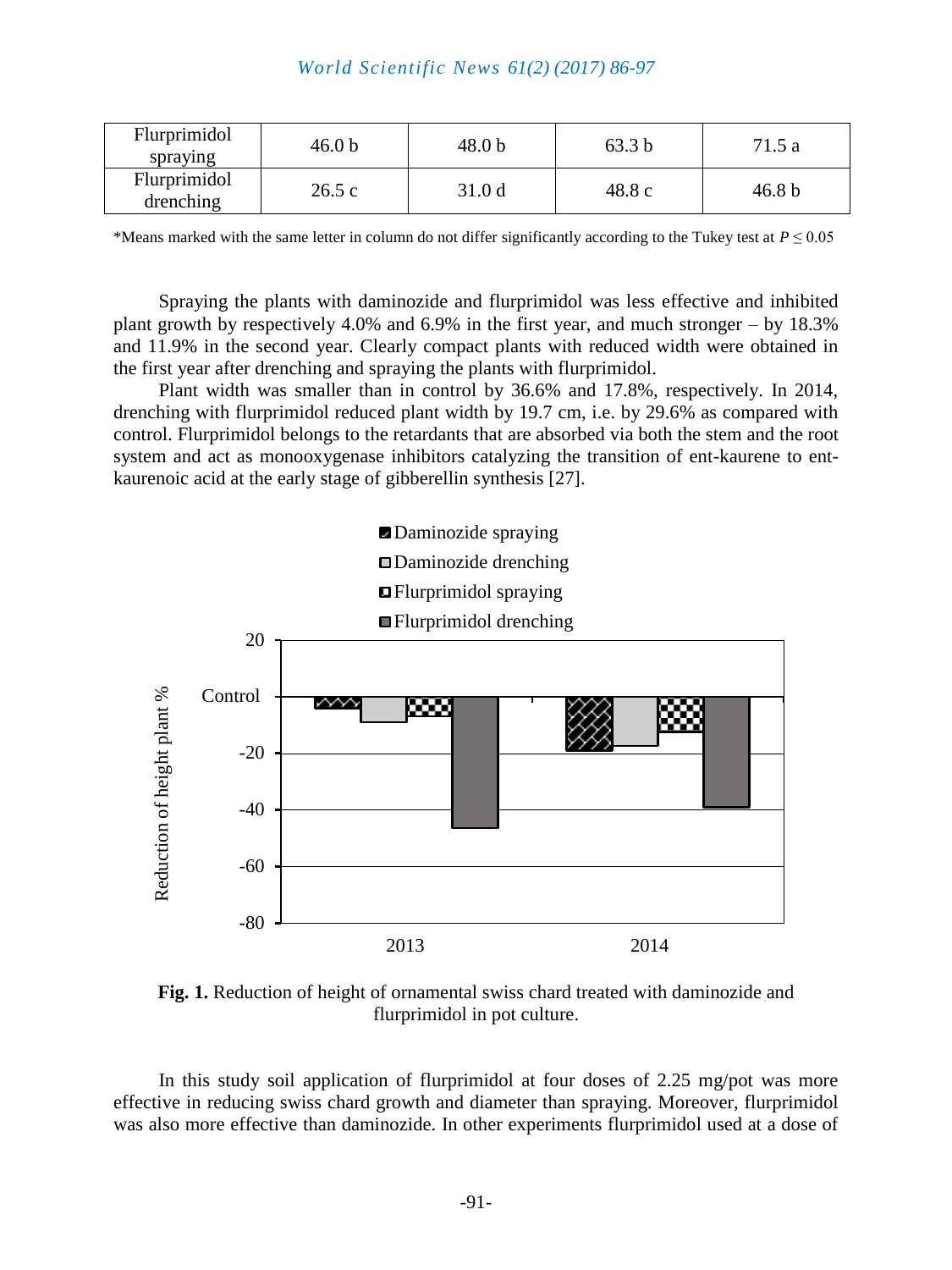0.05 mg/pot reduced the height of *Ornithogalum dubium* and *O. thyrsoides* by 35% [17]. *Odontonema strictum* drenched with flurprimidol at a dose of 0.47 mg/pot was by 78% lower than control but when the dose was lowered to 0.24 mg/pot the plants were of better quality [29].

Flurprimidol used for soaking the bulbs of *Ornithogalum saundersiae* at a dose of 30 mg/l limited the length of the inflorescence stem by 52.5% and significantly reduced plant diameter [31]. When used at 20 mg·dm-3 for bulb soaking (*Gladiolus* sp.) and at 1-2 mg/pot, this retardant effectively inhibited plant growth but was also detrimental to plant quality [1]. Flurprimidol at 5-20 mg·dm-3 effectively restricted elongation in *Impatiens hawkeri* seedlings [6]. Contrary to this, daminozide used at 1250-5000 mg·dm-3 for spraying *I. hawkeri* seedlings did not affect plant elongation.

Rademacher [27] claimed that daminozide is a retardant absorbed mainly via leaves. It blocks gibberellin formation at later stages of their synthesis. Gibson et al. [11] suggested a few foliar applications of daminozide at 2500 mg·dm-3 were effective in dwarfing of swiss chard plants. In our study, foliar application of daminozide only slightly reduced swiss chard growth. No significant differences in plant height and width depending on the application method were noticed. However, a positive effect of daminozide on growth inhibition of ornamental cabbage was reported by Gibson and Whipker [10] and Mello et al. [19], who sprayed the plants two or three times with this retardant at a dose of  $2500$  mg·dm<sup>-3</sup>. Daminozide effectiveness is significantly affected by plant condition that should be healthy, with correct turgor and no signs of water on the leaves before application. This is important, as the formulation is most efficiently absorbed under high air humidity, and low temperature and sun exposure [30].

The habit of ornamental potted plants, which decides on their aesthetic value depends on their height to width ratio [20]. In the first year of the study, this ratio was the highest in the plants sprayed with fluropirimidol (0.73), and in the second year in the control plants (0.82) but it did not exceed 1.0 (Fig. 2). The ratio close to 1.0 indicates that plant habit is close to spherical. It was the lowest (0.54) in the plants drenched with fluropirimidol in the first year of the study. Too low H:W ratio is also not desirable, as the plant habit becomes flattened and the leaves do not have enough light. In swiss chard, the most exposed parts should be the decorative stems.

Swiss chard plants grown it pots produced in both study years on average 16.6-18.8 leaves (Table 6). Daminozide treatments in the first year did not affect swiss chard foliage irrespective of the application method. The plants both drenched and sprayed with flurprimidol produced by 3.5 and 4.5 leaves less, respectively. In the second year of the study, swiss chard plants treated with daminozide produced more leaves than the controls. Contrary to that, the plants drenched with flurpirimidol had significantly less leaves than the nontreated ones.

Measurements of leaf greenness index with Yara N-Tester device showed a significant effect of drenching with flurprimidol as compared with the control plants for both study years (Table 6). In the first year, the leaves of swiss chard plants drenched with flurpirimidol had significantly higher greenness index than the other plants, except for those sprayed with daminozide. In the second year, the plants drenched with flurpirimidol had more intense foliage colors than the plants in any other variants. Retardants may increase leaf color intensity by enhancing chlorophyll density per surface unit and the greater its production [3,34].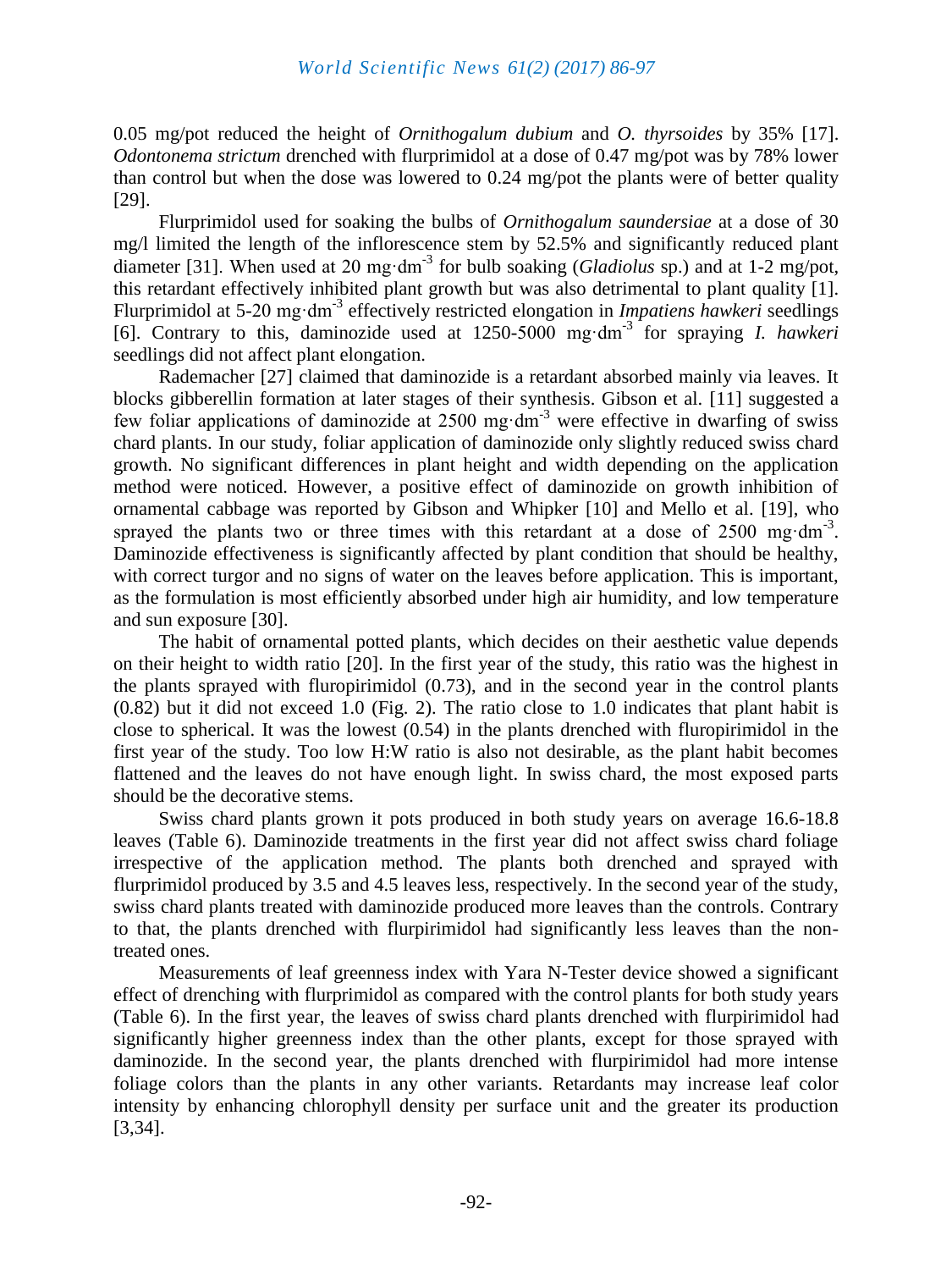

Fig. 2. Height (H) to width (W) ratio in potted ornamental swiss chard treated with daminozide and flurprimidol.

| <b>Table 6.</b> Number of leaves per pot and greenness index of leaves (Yara N-Tester) of potted |
|--------------------------------------------------------------------------------------------------|
| ornamental swiss chard treated with daminozide and flurprimidol.                                 |

| Treatment                 | Number of leaves<br>per plant |           | Greenness index<br>of leaves<br>Yara N-Tester |        |  |
|---------------------------|-------------------------------|-----------|-----------------------------------------------|--------|--|
|                           | 2013                          | 2014      | 2013                                          | 2014   |  |
| Control                   | $20.5 a*$                     | $15.5$ bc | 596 c                                         | 504c   |  |
| Daminozide<br>spraying    | 20.5a                         | 18.5 a    | 657 ab                                        | 530 bc |  |
| Daminozide<br>drenching   | 19.5a                         | 18.0a     | 581 c                                         | 558 b  |  |
| Flurprimidol<br>spraying  | 17.0 <sub>b</sub>             | 16.5 ab   | 622 bc                                        | 542 bc |  |
| Flurprimidol<br>drenching | 16.5c                         | 14.3 d    | 680 a                                         | 788 a  |  |

\*Means marked with the same letter in column do not differ significantly according to the Tukey test at  $P \le 0.05$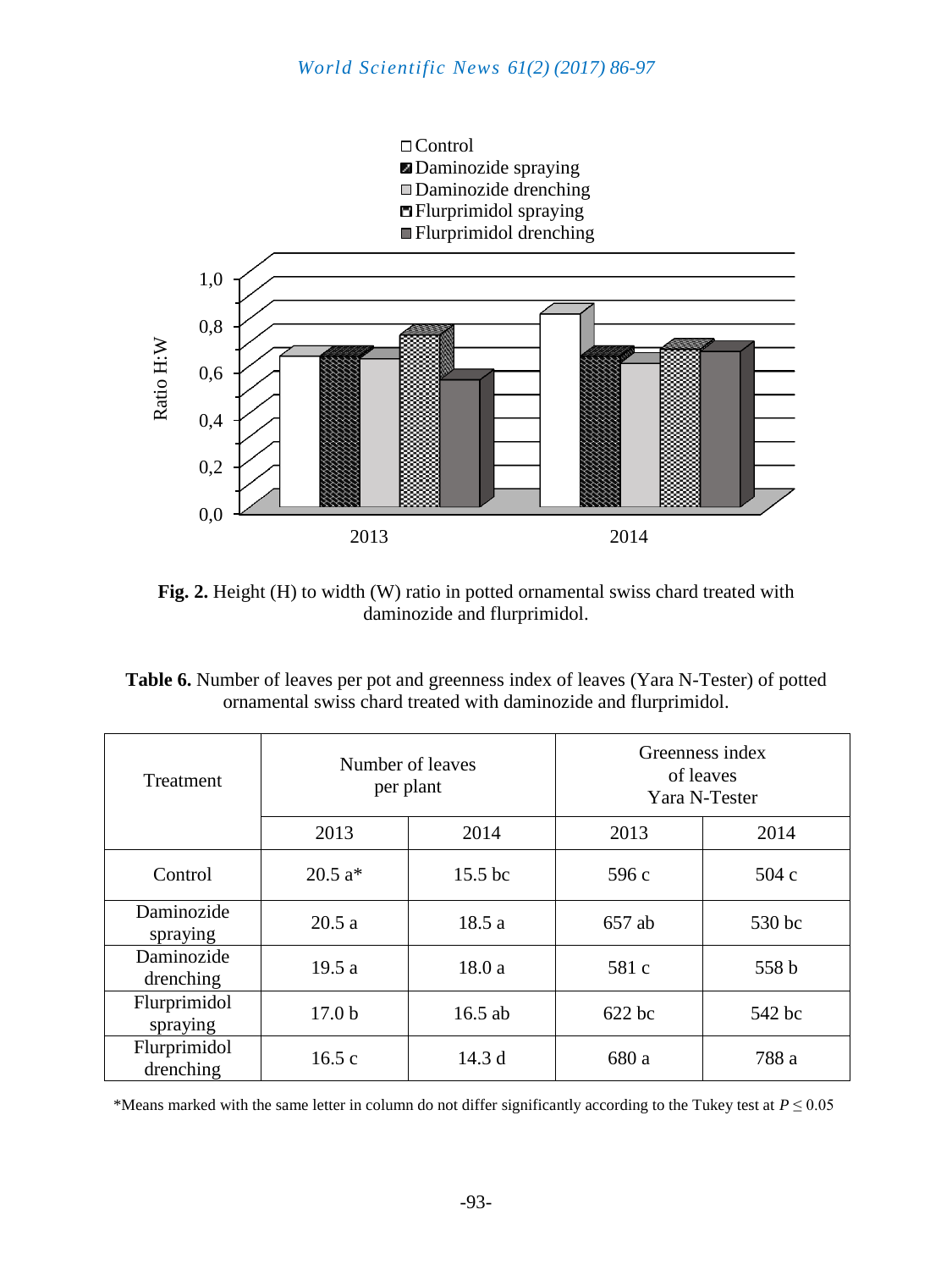Improved leaf greenness measured by hand chlorophyll meter was reported by Thohirah et al. [33] as a result of root application of paclobutrazol and flurprimidol in curcuma, by Zawadzińska et al. [37-40] as a result of spraying zonal pelargonium with flurprimidol, and by Salachna and Zawadzińska [31] who soaked the bulbs of *Ornithogalum saundersiae* in flurprimidol and drenched or sprayed its plants with this retardant.

The bonitation assessment revealed that the most decorative plants with the most proportional and compactness habit were obtained in both study years through drenching with flurprimidol (Fig. 3). Even though the plants in this variant produced less leaves than the control ones, they still had many of them and the blades were intensely green.



\*Means marked with the same letter in column do not differ significantly according to the Tukey test at  $P \leq 0.05$ 

**Fig. 3.** Decorative value (bonitation scale 1-5) of potted ornamental swiss chard treated with daminozide and flurprimidol.

#### **4. CONCLUSIONS**

- $\checkmark$  Both the habit and proportions of potted ornamental swiss chard may be effectively controlled by drenching it four times with flurprimidol at a dose of 2.25 mg/pot.
- $\checkmark$  Daminozide foliar spray and substrate drenching were ineffective in controlling potted ornamental swiss chard habit.
- $\checkmark$  Non negative effects or phytotoxicities were found in any drench or spray treatments of daminozide and flurprimidol in potted ornamental swiss chard.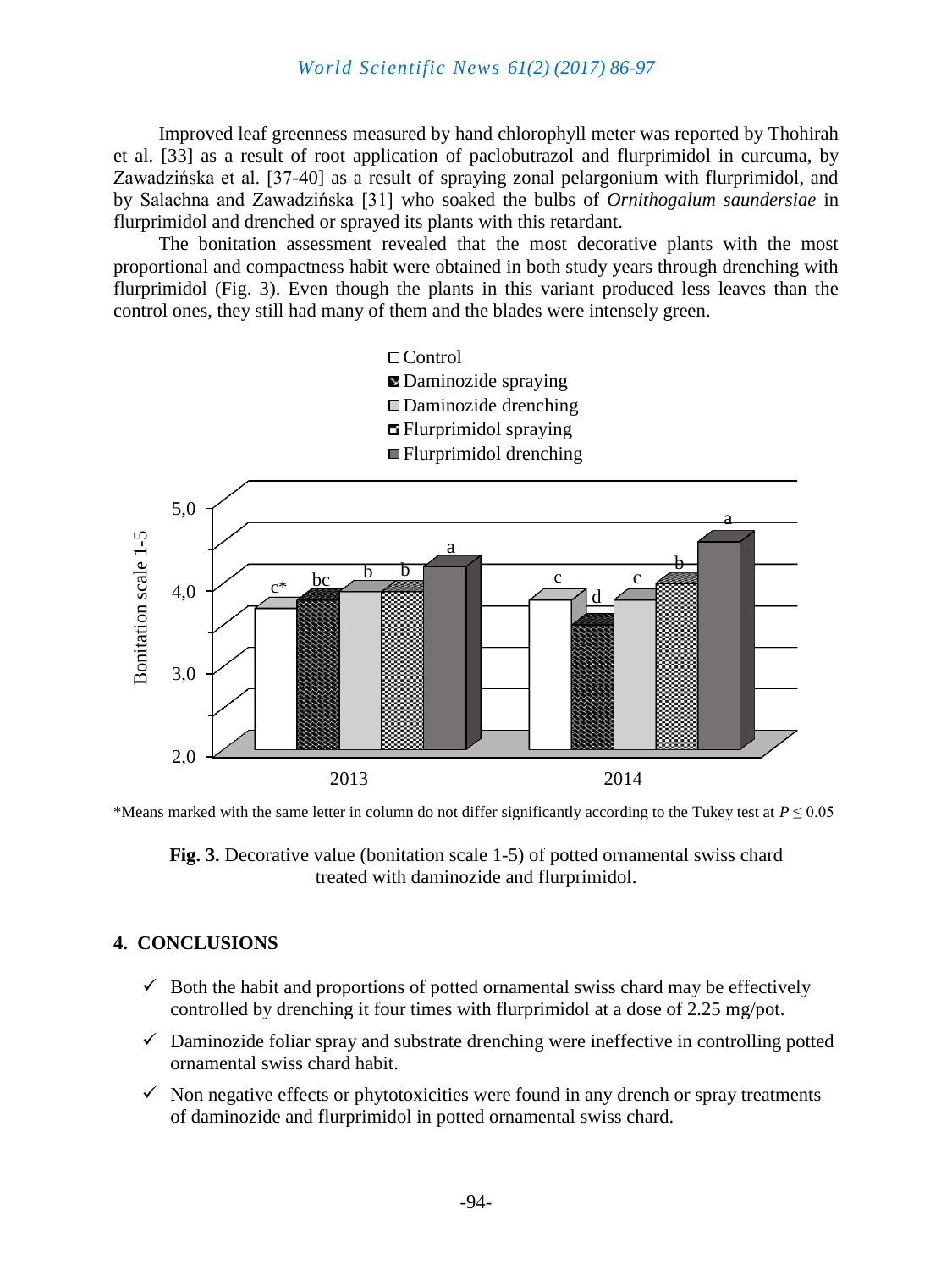### **References**

- [1] I. Ahmad, B. E. Whipker, J. M. Dole, Flurprimidol preplant corm soaks or drenches affect potted gladiolus production. *Acta Horticulture* 1104 (2015) 103-108.
- [2] L. M. Arregui, B. Lasa, A. Lafarga, I. Iraneta, E. Baroja, M. Quemada, Evaluation of chlorophyll meters as tools for N fertilization in winter wheat under humid Mediterranean conditions*. European Journal of Agronomy* 24 (2006) 140-148*.*
- [3] A. M. Armitage, Z. P. Tu, H. M. Vines, The influence of chlormequat and daminozyde on net photosynthesis, transpiration and photorespiration of hybrid geranium. *HortScience* 19(5) (1984) 705-707.
- [4] J. Barrett & C. Bartuska, Multiple Topflor drenches for baskets, *Greenhouse Product News* 5 (2010) 23-25.
- [5] A. [Barker,](https://www.scopus.com/authid/detail.uri?authorId=57190962554&eid=2-s2.0-84984858112) I. [McCall, B.](https://www.scopus.com/authid/detail.uri?authorId=8285015100&eid=2-s2.0-84984858112) E. Whipker, Growth control of 'Imperial Dark Blue' plumbago with ethephon, flurprimidol, and paclobutrazol substrate drenches. *[HortTechnology](https://www.scopus.com/source/sourceInfo.uri?sourceId=25344&origin=recordpage)* 26(4) (2016) 493-496.
- [6] C. J. Currey, N. J. Flax, K.J. Walters, Foliar sprays of flurprimidol, paclobutrazol, and uniconazole suppress height of seed-propagated New Guinea Impatiens. *HortTechnology* 26 (2016) 20-25.
- [7] D. Drost, Swiss chard in the garden. Utah State University, Cooperative extension, (2010).
- [8] P.M. Filios & W.B. Miller, Effects of flurprimidol, paclobutrazol and uniconazole drenches on *Eucomis comosa* growth, *Acta Horticulture* 1002 (2013) 439-443.
- [9] M. P. N. Gent & R. J. McAvoy, Plant growth retardants in ornamental horticulture: A critical appraisal. (in: *Plant Growth Regulators in Agriculture and Horticulture. Their role and commercial uses*). Ed. M.S. Basra. Haworth Press, New York, (2000) 89-145.
- [10] J. L. Gibson & B. E. Whipker, Ornamental cabbage and kale growth response to daminozide, paclobutrazol and uniconazole. *HortTechnology* 11(2) (2001) 226-230.
- [11] J. L. Gibson, B. E. Whipker, R. A. Cloyd, R. Jones. Success with ornamental vegetables as floricultural crops. *NCSU Horticulture Information Leaflet* 508 (1999) 7.
- [12] G. Gianquinto, M. Fecondini, M. Mezzetti, F. Orsini, Steering nitrogen fertilization by means of portable chlorophyll meter reduces nitrogen input and improves quality of fertigated cantaloupe (*Cucumis melo* L. var. *cantalupensis* Naud.). *Journal of the Science Food and Agriculture* 90 (2010) 482*-*493*.*
- [13] [G. Gianquinto,](http://horttech.ashspublications.org/search?author1=Giorgio+Gianquinto&sortspec=date&submit=Submit) [F. Orsini,](http://horttech.ashspublications.org/search?author1=Francesco+Orsini&sortspec=date&submit=Submit) [P. Sambo,](http://horttech.ashspublications.org/search?author1=Paolo+Sambo&sortspec=date&submit=Submit) [M. Paino D'Urzo,](http://horttech.ashspublications.org/search?author1=Matilde+Paino+D) The use of diagnostic optical tools to assess nitrogen status and to guide fertilization of vegetables, *HortTechnology* 21(3) (2011) 287-292.
- [14] M. Hughes, C. Lallo, V. Mlambo, P.G.A. Jennings, Calibration and validation of optical chlorophyll-measuring devices for use in predicting crude protein concentration in tropical grass herbage, *Grass and Forage Science* (2016) doi:10.1111/gfs.12219.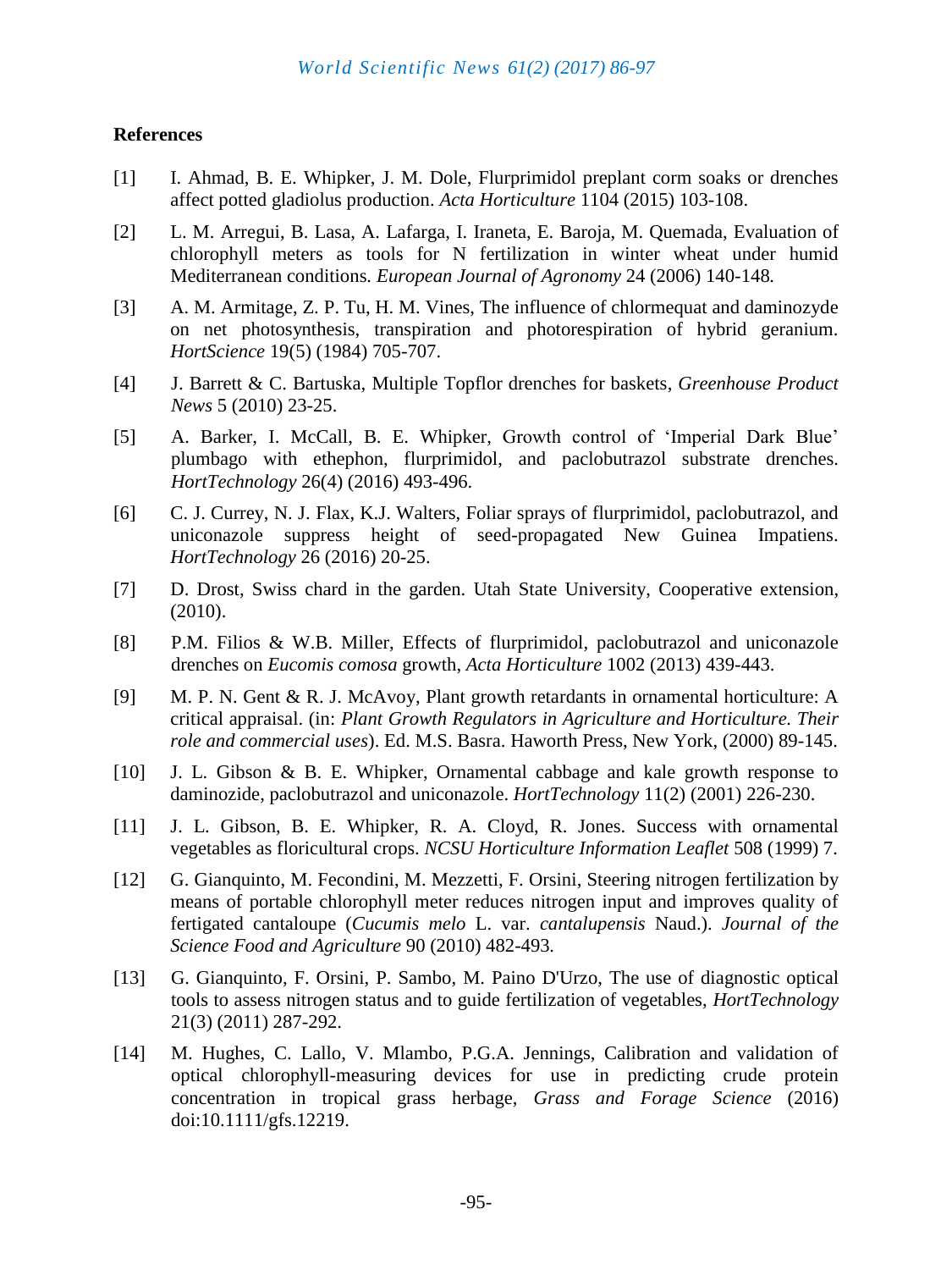- [15] A. Kapczyńska & M. Malik, Planting time and flurprimidol treatment influence the growth and flowering of *Lachenalia*. *HortTechnology* 26 (2016) 293-298.
- [16] F. Larcher, A. Berruti, P. Gullino, V. Scariot, Reducing peat and growth regulator input in camellia pot cultivation. *Horticultural Science* (Prague) 38 (2011) 35-42.
- [17] J. Lee, M. I. Gómez, W. B. Miller, Paclobutrazol and flurprimidol control stem elongation of potted star of Bethlehem. *HortTechnology* 25(4) (2015) 480-486.
- [18] S. Mahr, Swiss chard. University of Wisconsin, Madison, *Wisconsin Master Gardener website*, 12.08.2012. (2012).
- [19] S. C. Mello, R. T. Matsuzaki, R. Campagnol, C. F. Mattiuz, Effects of plant growth regulators in ornamental kale (*Brassica oleracea* var. *acephala*). *Acta Horticulture* 937 (2012) 245-251.
- [20] M. Meijon, R. Rodriguez, M. J. Canal, I. Feito, Improvement of compactness and floral quality in azalea by means of application of plant growth regulators. *Scientia Horticulturae* 119 (2009) 169-176.
- [21] S. S. Mutlu & N. Kurtulan, Trinexapac-ethyl modifies plant architecture of ornamental pepper. *European Journal of Horticultural Science* 80 (2015) 280-287.
- [22] K. Pacewicz & A. Gregorczyk, Comparision values of chlorophyll content by chlorophyll meter SPAD-502 and N-Tester. *Folia Pomeraniae Univesitatis Technologie Steinensis, Agricultura, Alimentaria, Piscaria, Zootechnica* 269(9) (2009) 49-46.
- [23] B. Pennisi, Controlling growth in five species of herbaceous foliage plants, *University of Georgia, Extension Circular* 925 (2014). <http://extension.uga.edu/publications/detail.cfm?number=C925>
- [24] A. Pobudkiewicz & J. Treder, Effects of flurprimidol and daminozide on growth and flowering of oriental lily 'Mona Lisa', *Scientia Horticulturae* 110 (2006) 328-333.
- [25] Z. Podbielkowski, Rośliny użytkowe. WSiP, Warszawa. [in Polish] (1992).
- [26] R. Pokluda & J. Kuben, Comparison of selected swiss chard (*Beta vulgaris* ssp. *cicla* L.) varieties. *Horticultural Science* (Prague) 29(3) (2002) 114-118.
- [27] W. Rademacher, [Growth retardants: effects on gibberellin biosynthesis and other](https://www.researchgate.net/publication/8665683_GROWTH_RETARDANTS_effects_on_gibberellin_biosynthesis_and_other_metabolic_pathways?ev=pub_cit&_iepl%5BviewId%5D=u0RB4y7j0clTTTYiobdBqmBaSR5lpt2aa0yA&_iepl%5Bcontexts%5D%5B0%5D=pdppi&_iepl%5Bdata%5D%5Bmilestone%5D=experimentMilestoneClickedToPublicationFromCitationWithNoFulltext&_iepl%5BinteractionType%5D=publicationView)  [metabolic pathways.](https://www.researchgate.net/publication/8665683_GROWTH_RETARDANTS_effects_on_gibberellin_biosynthesis_and_other_metabolic_pathways?ev=pub_cit&_iepl%5BviewId%5D=u0RB4y7j0clTTTYiobdBqmBaSR5lpt2aa0yA&_iepl%5Bcontexts%5D%5B0%5D=pdppi&_iepl%5Bdata%5D%5Bmilestone%5D=experimentMilestoneClickedToPublicationFromCitationWithNoFulltext&_iepl%5BinteractionType%5D=publicationView) *Annual Review of Plant Biology* 51 (2000) 501-531.
- [28] W. Rademacher, Plant growth regulators: Backgrounds and uses in plant production, *Journal of Plant Growth Regulation* 34(4) (2015) 845-872.
- [29] A. Rezazadeh, R. L. Harkess, G. Bi, Effect of plant growth regulators on growth and flowering of potted red firespike. *HortTechnology* 26 (2016) 6-11.
- [30] E. Runkle, Successful use of the PGR daminozide. *Greenhouse Product News* 8 (2013) 62.
- [31] P. Salachna & A. Zawadzińska, The effects of flurprimidol concentrations and application methods on *Ornithogalum saundersiae* Bak. grown as a pot plant. *African Journal of Agricultural Research* 28 (2013) 6625-6628.